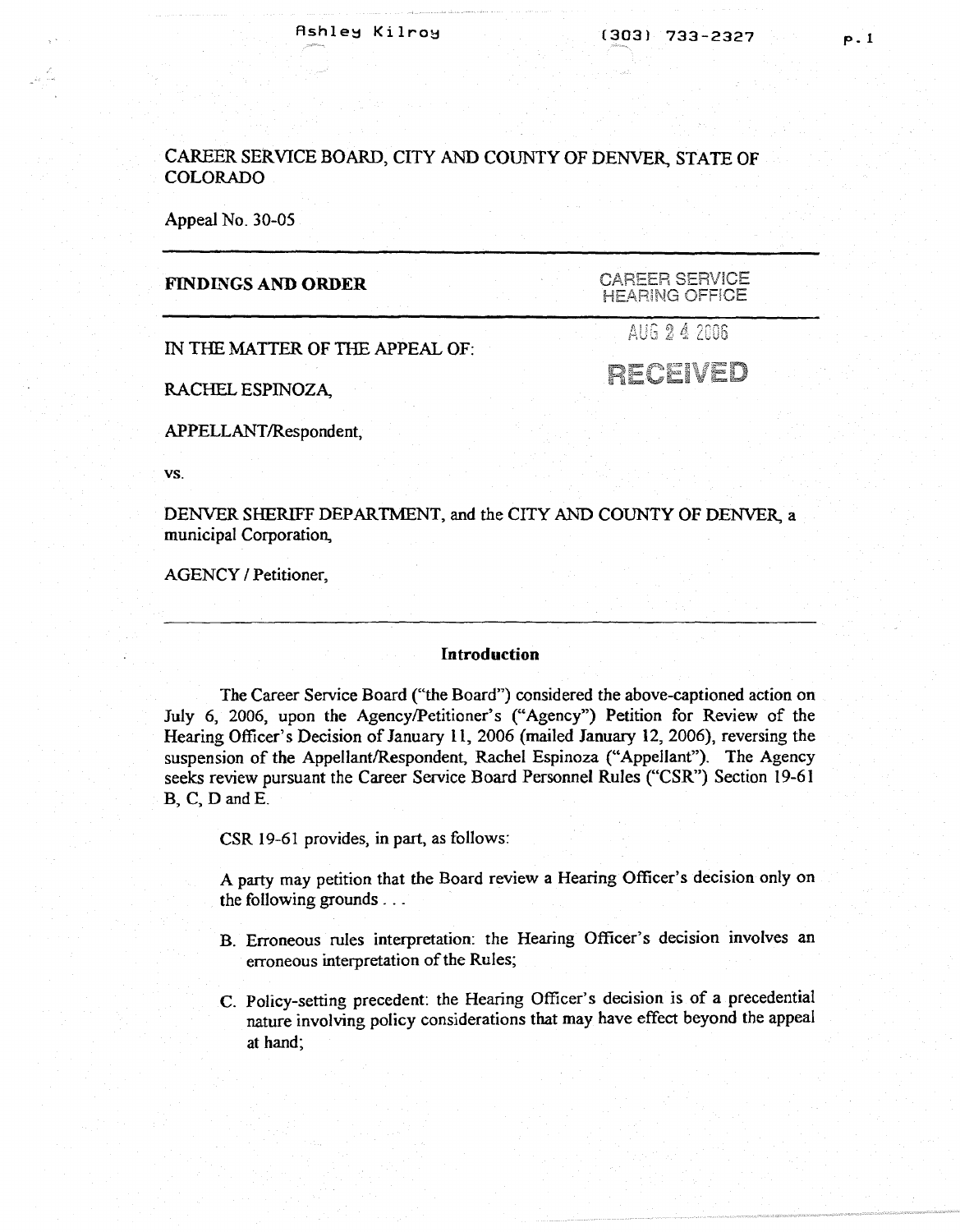p.2

- D. Insufficient evidence: the Hearing Officer's decision is not supported by the evidence. The Board may only reverse a decision on this ground if the Hearing Officer's decision is clearly erroneous; or
- E. Lack of jurisdiction: the Hearing Officer does not have jurisdiction over the appeal ....

#### **Findings and Analysis**

The Agency argues that the Hearing Officer erroneously interpreted the disciplinary rules contained at CSR 16-50 A (13) and 16-51 (A)(3) and (5). The Board disagrees with the Agency and finds that the Hearing Officer correctly interpreted the applicable rules. The Board affirms the Hearing Officer's decision that the Agency failed to prove Appellant violated CSR 16-50 A (13), and CSR 16-51 A (3) and (5).

The Agency asserts that the Hearing Officer's ruling is of precedential nature and will adversely affect other agencies that have similar sick leave policies. The Board notes that, whether or not this may be true, the rigid requirements of the Agency's sick leave policy in this case dearly conflict with the Career Service Board Personnel Rules by leaving no room for the legitimate application of CSR 11-32. The Board believes that the attempt by the Agency to reduce absenteeism and manage costs is admirable. The Board also recognizes the authority of agencies to regulate the use of sick leave. However, agencies may not adopt policies, regulations, orders or directives that conflict with the Career Service Board Personnel Rules. The Board finds that the Hearing Officer's Decision is consistent with current policies as expressed in the Career Service Board Personnel Rules.

The Agency maintains that the evidence does not support the Hearing Officer's decision that the Appellant was not afforded due process under the 14<sup>th</sup> Amendment to the U.S. Constitution. Although neither party has raised the issue of whether the Hearing Officer (or this Board) has jurisdiction to decide a constitutional claim, subject matter jurisdiction cannot be waived. *Mesa County Valley School District No. 51 v. Kelsey,* 8 P. 3d 1200, 1206 (Colo. 2000). The Board notes that it is questionable whether such jurisdiction exists. See, *Industrial Commission of Colorado v. Board of County Commissioners,* 690 P.2d 839, 844 (Colo.1984) ("Even though Adams County raised its constitutional arguments at the earliest administrative review, it is doubtful that the Commission has authority to decide constitutional questions."); *Downen v. Warner,* 481 F.2d 642 (9<sup>th</sup> Cir. 1973) (a claim founded solely upon a constitutional right is suited only to a judicial forum and is clearly inappropriate to an administrative board.) Therefore, the Board finds that it need not address the due process claim as it has already determined that the Departmental Order is **in** conflict with CSR 11-32.

Finally, the Agency contends that the Hearing Officer did not have jurisdiction to determine that the Agency's regulation violates the collective bargaining agreement between the City and County of Denver and the Denver Sheriff Department. The Board agrees. However, the Board finds that the Hearing Officer's comment on this issue did